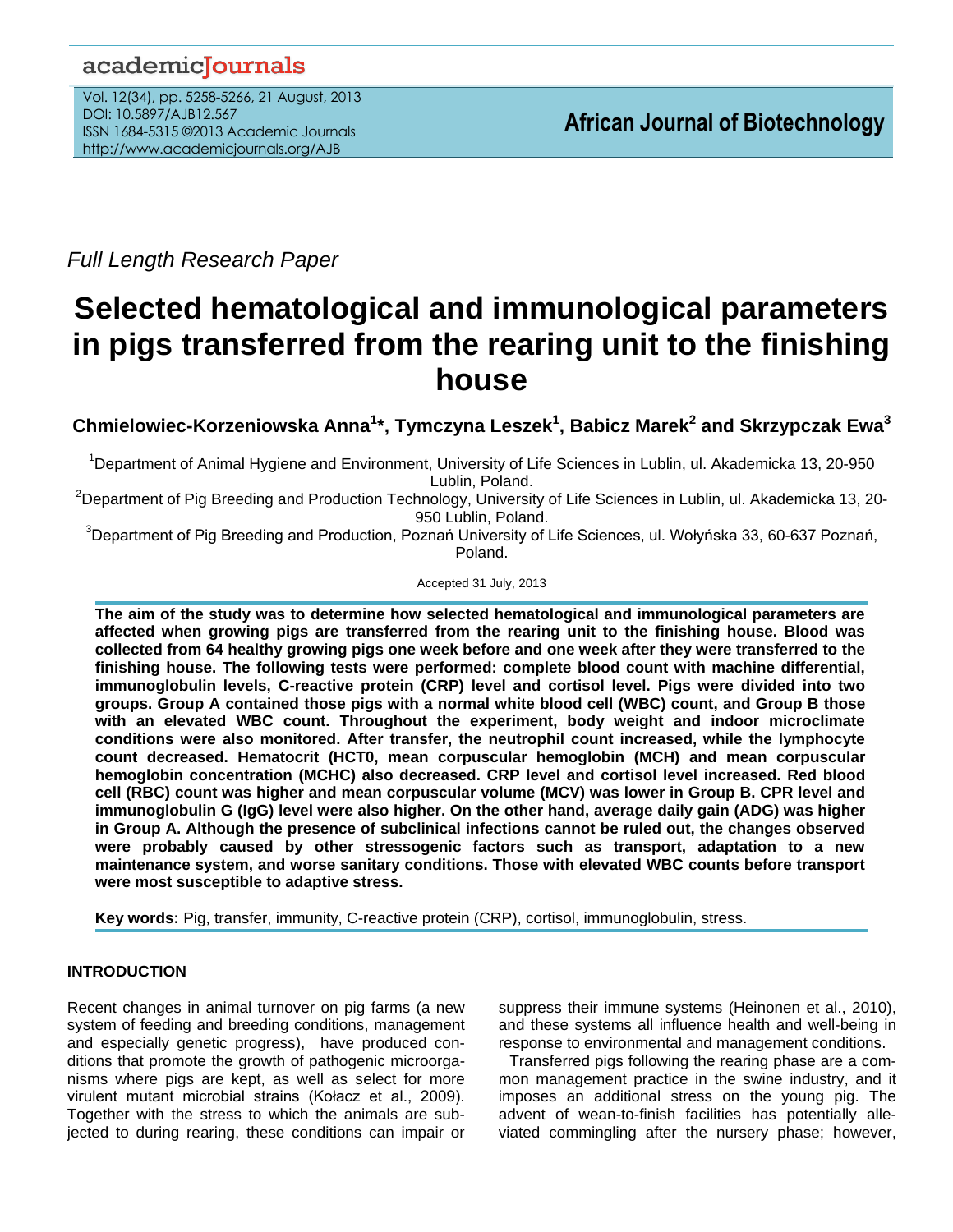the wasted space of placing weanling pigs in pens with space allowances for market hogs has led to the practice of double-stocking pens at weaning and later moving half the pigs to another pen, which introduces a commingling stress at an older age (Wolter et al., 2002). In addition to the peri-weaning period, transfer to the finishing house is of key importance. At this time, the pigs are subjected to intense stress induced by adaptation to the new feeding strategy and management conditions, as well as by the establishment and nature of the dominance hierarchy in the new herd. Sub-optimal management practices add to the stress the animals experience when adapting to a new location. This stress can also reduce the integrity of the immune response, which increases the incidence of microbial diseases in the herd (Ekkel et al., 1996).

Poor air quality in pig houses can also increase the number of infections, the prevalence of disease, and the development of clinical manifestations (Borell et al., 2007). Monitoring the health status of the pigs can be an important help in an early warning system from which you can take action and start up control measures. Among the parameters that have proven useful in such surveillance programs are levels of immunoglobulins and the kinetics of acute phase proteins (APP).

Immunoglobulin levels can be affected by pollutants in the air, feed contaminated with mycotoxins, as well as by stress associated with relocation, isolation and physical confinement (Leek et al., 2004).

The kinetics of acute phase proteins can be used to diagnose and monitor inflammatory processes in an entire herd or in individual pigs at slaughter time (Parra et al., 2006; Berg et al., 2008). They are objective, nonspecific markers that correlate well with the effectiveness of therapy. They can also be used as a prognostic tool. In disease-free herds, the kinetics of acute phase proteins can provide useful information about environmental stressogenic factors (Salamano et al., 2010). C-reactive protein (CRP), amyloid A (SAA) and haptoglobin (Hp) are important indicators of inflammation in pigs (Parra et al., 2006).

Excessive stimulation of the immune system is inversely correlated with growth rate (Chmielowiec-Korzeniowska, 2011; Kołacz and Bodak, 2000). The time that it takes for pigs to reach market weight can be prolonged by exposure to environmental stress. More specifically, high ambient temperature, social mixing, and restricted floor space reduce feed intake and body weight (BW) gain (Sutherland et al., 2006). Additionally, stimulation of the immune system excitation induces a hypercatabolic state, while at the same time reducing synthesis of tissue proteins and increasing synthesis of acute phase proteins. This results in a negative energy and nitrogen balance (Kołacz and Bodak, 2000).

The impact of housing conditions and management procedures on physiological traits depends on the duration and intensity of the factor that acts on the animal (Borell, 2001). There are many publications that reported both short stressful events that is, direct handling, isolation, transportation (Berg et al., 2008; Borell, 2001; Heinonen et al., 2010; Salamano et al., 2010) and chronic stressful events, that is, long-acting heat stress or restraint (Leek et al., 2004; McGlone, 1994; Sutherland et al., 2006). There is limited scientific information on the combined effects of the movement of animals and management conditions on performance and immune function of swine.

The aim of the study was to determine how selected hematological and immunological parameters are affected when growing pigs are transferred from the rearing unit to the finishing house.

# **MATERIALS AND METHODS**

#### **Facility and animals**

The study was conducted on a private farm specialized in pig production with an average of 105 LU. Production was carried out in a closed system with a full-empty facility cycle. Pigs were housed in three separate units: a building with two boar stalls; a farrowing and rearing unit; and a finishing house.

The rearing unit contained eight pens holding an average of twenty growing pigs per pen, with  $0.3 \text{ m}^2$  of floor surface per pig. The floor was concrete-slatted. In the finishing house, the pigs were managed using the straw-bedded deep litter system. Litter was removed once at the end of each production cycle. Throughout the experimental period, there were an average of 100 pigs per chamber, with  $0.8 \text{ m}^2$  of floor surface per pig. The ventilation system in rearing unit and the finishing house was based on naturalmechanical ventilation. In both units, feeding was fully automated and mechanized. Pigs were fed *ad libitum* using a balanced fullration feed tailored to age and body weight. In each pen, the pigs had unhampered access to automatic waterers and feeders.

The pigs received constant veterinary care and underwent routine prevention procedures. Ferric iron was administered when the pigs were 3 and 13 days old. Piglets were castrated and had their needle teeth clipped when they were 5 days old. They were dewormed and vaccinated against *Mycoplasma hyopneumoniae* when they were two weeks old. None of the pigs used in the study were genetically predisposed to stress. *RYR1*CC genotype was confirmed by polymerase chain reaction-restriction fragment length polymorphism (PCR-RFLP).

# \*Corresponding author. E-mail: anna.korzeniowska@up.lublin.pl.

**Abbreviations: CRP,** C-Reactive protein; **SAA,** amyloid A; **Hp,** haptoglobin; **WBC,** white blood cells; **PCR-RLFP,** polymerase chain reaction-restriction length fragment polymorphism; **EDTA,** ethylenediaminetetra acetate; **HGB,** hemoglobin; **HCT,** hematocrit; **RBC,** red blood cell count; **MCV,** mean corpuscular volume; **MCH,** mean corpuscular hemoglobin; **MCHC,** mean corpuscular hemoglobin concentration; **PLT,** blood platelet count; **MPV,** mean platelet volume, **Lym,** lymphocyte count; **Neu,** neutrophil count; **ELISA,** enzyme linked immuno sorbent assay; **ADG,** average daily gain; **TSA,** trypticase soy agar; **MEA,** malt extract agar; **CFU,** colony-forming units; **APP,** acute phase proteins.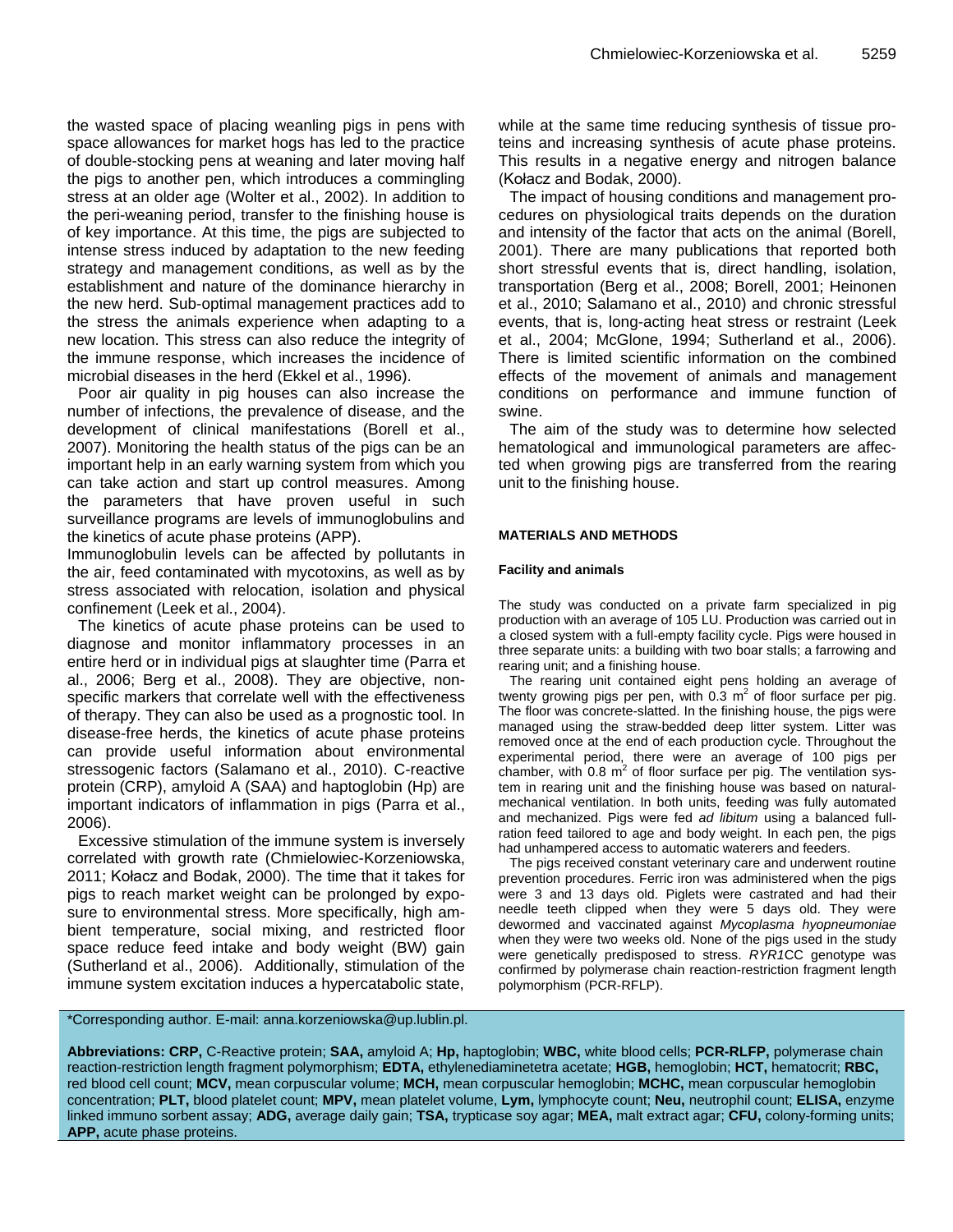Piglets were weaned when they were 28 days old. At this time, they had an average body weight of 7.0 kg. The pigs were kept in the rearing unit until they were 10 weeks old, when they were transferred to the finishing house.

#### **Experimental procedure**

The study was conducted on 64 healthy growing pigs that did not exhibit any clinical symptoms. There were equal numbers of males and females. The pigs were F1 hybrids of Polish Large White and Polish Landrace (PLW  $\times$  PL). The effect of the transfer from the rearing unit to the finishing house on health status was assessed using hematological and immunological indices (National Ethics Commission No. 39/2006). Body weight was monitored throughout the study. Before the pigs were transferred, they underwent hematological testing. Based on the results, the pigs were divided into two groups. Group A contained those pigs with white blood cells (WBC) counts below 20.0  $\times$  10<sup>9</sup>/l, that is, within the reference values reported by Winnicka (2009). Group B contained those pigs with higher WBC counts.

#### **Sample collection**

Blood for hematological and immunological testing was collected when the pigs were 9 and 11 weeks old, that is, one week before and one week after the transfer to the finishing house. Blood was collected from the jugular vein into 4.9 ml S-Monovette clot tubes (Sarstedt AG and Co., Numbrecht, Germany) and into tubes containing  $K_{2}$ - ethylenediaminetetra acetate (EDTA) (Profilab Sc., Warsaw, Poland). Blood was collected in a isolated room within 22 s of the animal entering the room and the end of the procedure. A total of 120 blood samples were taken from 64 pigs.

#### **Hematological determinations**

Samples collected in EDTA were analyzed using a hematology analyzer (Melet Schloesing Laboratories, Osny, France). The following parameters were recorded: hemoglobin (HGB), hematocrit (HCT), red blood cell count (RBC), mean corpuscular volume (MCV), mean corpuscular hemoglobin (MCH), mean corpuscular hemoglobin concentration (MCHC), blood platelet count (PLT), mean platelet volume (MPV), white blood cell count (WBC), lymphocyte count (Lym) and neutrophil count (Neu).

#### **Immunological determinations**

Clot tubes were centrifuged at 3000 × *g* for 15 min. Serum immunoglobulin levels were measured using a single radial immunodiffusion assay. Data recorded included the total immunoglobulin complex level, as well as the levels of IgA, IgM, IgG. Serum cortisol and C-reactive protein (CRP) were measured using commercial enzyme linked immuno sorbent assay (ELISA) kits (IBL International GmbH, Hamburg, Germany).

#### **Body weight**

Body weight was monitored throughout the study. Animals were first weighed when they were 3 weeks old. They were weighed again upon transfer to the finishing unit when they were 10 weeks old, and third time at the end of the first stage of fattening when they

were 17 weeks old. The weights recorded were used to calculate average daily gain (ADG) in the rearing unit (Weeks 3 to 10) and in the finishing house (Weeks 10 to 17).

#### **Animal management conditions**

The microclimate in each facility was assessed using standard zootechnical methods. Temperature, humidity and air motion were measured twice on the day of blood collection, 4 h apart at three sites (P1 to P3) 30 cm off the ground. This minimized sudden increases in the parameters measured, especially temperature, providing a more representative picture of indoor conditions. Temperature and humidity were measured with a RT811 thermohygrometer (Technik, Warsaw, Poland). Air motion was measured using an A-12001 anemometer (OBRAiUP, Łódz, Poland).

At the same time, ammonia, carbon dioxide, volatile organic compounds, total dust, total bacterial count, total actinomycetes count and total fungal count were measured in the rearing unit and the finishing house. Ammonia, carbon dioxide, volatile organic compounds were measured using a QRAE Plus model PGM-2000 multi-gas monitor (RAE Systems, San Jose, USA). Dust level was measured using a gravimetric method. Air samples were collected with a 224-PCEX8 aspirator (SKC, Dorset, England). Microbial counts were determined using an aspiration method in compliance with Polish Norms PN-EN 13098:2007, followed by the dilution plate technique. Bacterial counts were carried out using trypticase soy agar (TSA) with 5% sheep blood. Inoculated plates were incubated for seven days (one day at 37°C, three days at 22°C, and three days at 4°C). Fungal counts were carried out using malt extract agar (MEA). Plates were incubated at 30°C for four days and 25°C for three days. Actinomycete counts were carried out using "agar for actinomycetes". Plates were incubated for seven days at 25°C. After incubation, the colonies on each medium were counted and expressed in terms of colony-forming units (CFU).

#### **Statistical analysis**

The effect of animal housing conditions, sex and group determined on the basis of WBC count on the level of the determined indices and the interactions between them was determined on the basis of ANOVA.

# **RESULTS**

Throughout the study, the temperature in the rearing unit and finishing house fell within the specified limits. Average air temperature in the rearing unit was 5°C higher than in the finishing house ( $P < 0.01$ ; Table 1). The dust level was higher in the finishing house (P < 0.05). Of the chemical pollutants, only ammonia concentration was higher in the finishing house than in the rearing unit ( $P <$ 0.05). There were also significant differences in microbial counts, with total bacterial count as much as two orders of magnitude higher in the finishing house than in the rearing unit ( $P < 0.05$ ).

Hematological parameters are summarized in Table 2. HCT, MCH, MCHC and HGB decreased after transfer. Lymphocyte count decreased, and neutrophil count increased (p <0.05). Total WBC also increased slightly, although the difference was not statistically significant.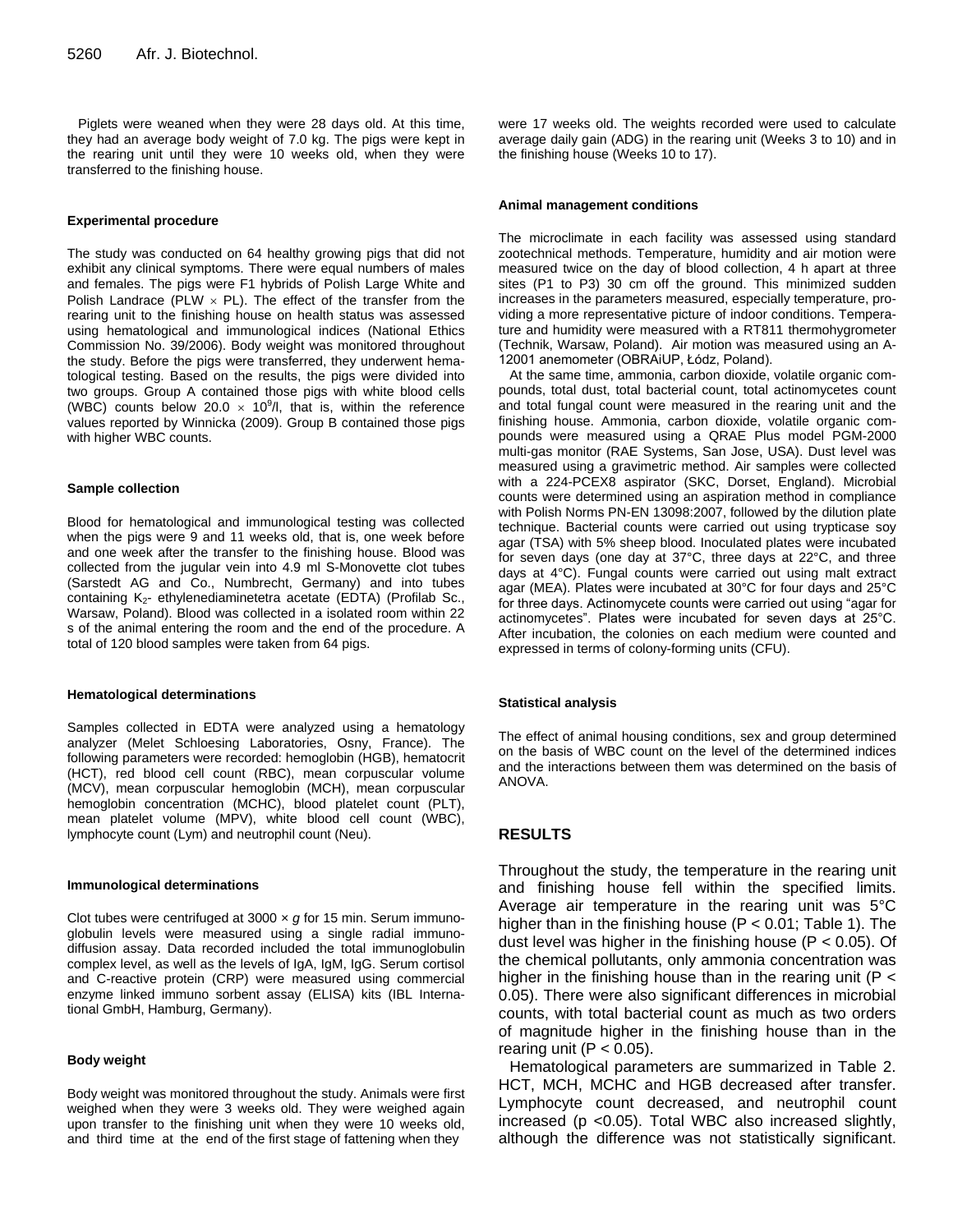|                                                                             |      |           | <b>Place</b> |        |         |
|-----------------------------------------------------------------------------|------|-----------|--------------|--------|---------|
| <b>Parameter</b>                                                            |      | <b>RU</b> |              | FH     | P-value |
|                                                                             | м    | SD        | М            | SD     |         |
| <b>Microclimate</b>                                                         |      |           |              |        |         |
| Temperature $(^{\circ}C)$                                                   | 23.7 | 1.6       | 18.7         | 0.4    | < 0.001 |
| Relative humidity (%)                                                       | 76.2 | 6.2       | 83.0         | 3.6    | 0.078   |
| Air flow $(m/s)$                                                            | 0.1  | 0.1       | 0.1          | 0.0    | 0.455   |
| <b>Microbiological pollution</b>                                            |      |           |              |        |         |
| Total count of bacteria (CFU $\times$ 10 <sup>5</sup> /m <sup>3</sup> )     | 4.52 | 1.38      | 342.7        | 472.9  | 0.039   |
| Total count of fungal (CFU $\times$ 10 <sup>5</sup> /m <sup>3</sup> )       | 0.05 | 0.01      | 1518.1       | 5024.2 | 0.340   |
| Total count of actinomycete (CFU $\times$ 10 <sup>5</sup> /m <sup>3</sup> ) | 0.05 | 0.03      | 19.9         | 29.7   | 0.051   |
| Physico-chemical air pollution                                              |      |           |              |        |         |
| Total dust $(mg/m3)$                                                        | 1.7  | 2.4       | 6.1          | 1.1    | 0.025   |
| $CO2$ (%)                                                                   | 0.2  | 0.0       | 0.1          | 0.1    | 0.083   |
| Ammonia (ppm)                                                               | 4.5  | 2.0       | 18.8         | 8.1    | 0.036   |
| VOCs (ppm)                                                                  | 0.2  | 0.1       | 0.5          | 0.2    | 0.135   |

**Table 1.** Environmental conditions in rearing unit (RU) and finishing house (FH)† .

RU, Contained 8 pens holding an average of 20 pigs per pen, with 0.3  $m^2$  floor/pig; FH, the pigs were managed using the straw-bedded deep litter system; there were an average of 100 pigs per chamber, with 0.8  $m^2$  floor/pig. The floor was concreteslatted.

**Table 2.** The level of hematological parameters of pigs studied† .

|                   |                  |           | <b>Place</b> | P-value <sup>§</sup> |             |            |                                     |  |  |
|-------------------|------------------|-----------|--------------|----------------------|-------------|------------|-------------------------------------|--|--|
| <b>Parameter</b>  | <b>RU (N=64)</b> |           | $FH (N=64)$  |                      |             |            |                                     |  |  |
|                   | M                | <b>SD</b> | M            | <b>SD</b>            | <b>Site</b> | <b>Sex</b> | $\textsf{Site} \times \textsf{Sex}$ |  |  |
| WBC $(10^9/l)$    | 17.87            | 4.58      | 21.14        | 6.36                 | 0.622       | 0.499      | 0.494                               |  |  |
| Lim $(10^9/l)$    | 10.41            | 0.43      | 10.09        | 0.68                 | < 0.001     | 0.573      | 0.889                               |  |  |
| Neu $(10^9/l)$    | 6.02             | 0.44      | 8.84         | 0.70                 | < 0.001     | 0.252      | 0.553                               |  |  |
| RBC $(10^{12}/I)$ | 7.15             | 0.52      | 7.19         | 0.51                 | 0.439       | 0.922      | 0.652                               |  |  |
| MCV (fl)          |                  |           | 53.24        | 2.48                 | 0.148       | 0.268      | 0.646                               |  |  |
| MCH (fmol)        | 1.03             | 0.09      | 0.96         | 0.05                 | < 0.001     | 0.460      | 0.913                               |  |  |
| MCHC (mmol/l)     | 18.93            | 1.44      | 18.07        | 0.87                 | < 0.001     | 0.828      | 0.699                               |  |  |
| HCT (I/I)         | 0.39             | 0.03      | 0.38         | 0.03                 | 0.203       | 0.566      | 0.556                               |  |  |
| HGB (mmol/l)      | 7.33             | 0.78      | 6.90         | 0.46                 | < 0.001     | 0.807      | 0.869                               |  |  |
| PLT $(10^9/l)$    | 380.6            | 127.3     | 390.57       | 109.72               | 0.820       | 0.359      | 0.479                               |  |  |

The pigs were kept in the RU (rearing unit) until 10 week old, when they were transferred to finishing house (FH). Blood collected one week before and one week after the transfer. <sup>†</sup>, Pigs F1 hybrids of polish large white and polish landrace (PLW x PL);  $\frac{1}{3}$  impact of site, sex and interaction place  $\times$  sex on the level of indicators calculated on the basis of Anova test.

Immunological parameters are presented in Table 3. After transfer, CRP levels increased (p <0.05). Cortisol levels also increased slightly, although the difference was not statistically significant. Average daily weight gain in the rearing unit was 470 g for gilts and 459 g for barrows. In the finishing unit, average daily weight gain was 938 g for gilts and 967 g for barrows (Table 4). RBC count was higher in Group B than in Group A. On the other hand, MCV was lower (Table 5). There were also significant differences in CRP and IgG between the groups (Table 6).

Statistical analysis revealed that the WBC differential was affected not only by the transfer, but also by an interaction between site and group (Table 5). Pigs that had elevated WBC counts in the rearing unit had higher neutrophil counts. For Group A, neutrophil counts after transfer increased by 0.77  $\times$  10<sup>9</sup>/l in gilts and 0.56  $\times$  10<sup>9</sup>/l in barrows. For Group B, they increased by  $3.52 \times 10^9$ /l in gilts and 3.48  $\times$  10<sup>9</sup>/l in barrows. Neutrophil counts were also affected by an interaction between sex and group. Counts were significantly higher in gilts than in barrows,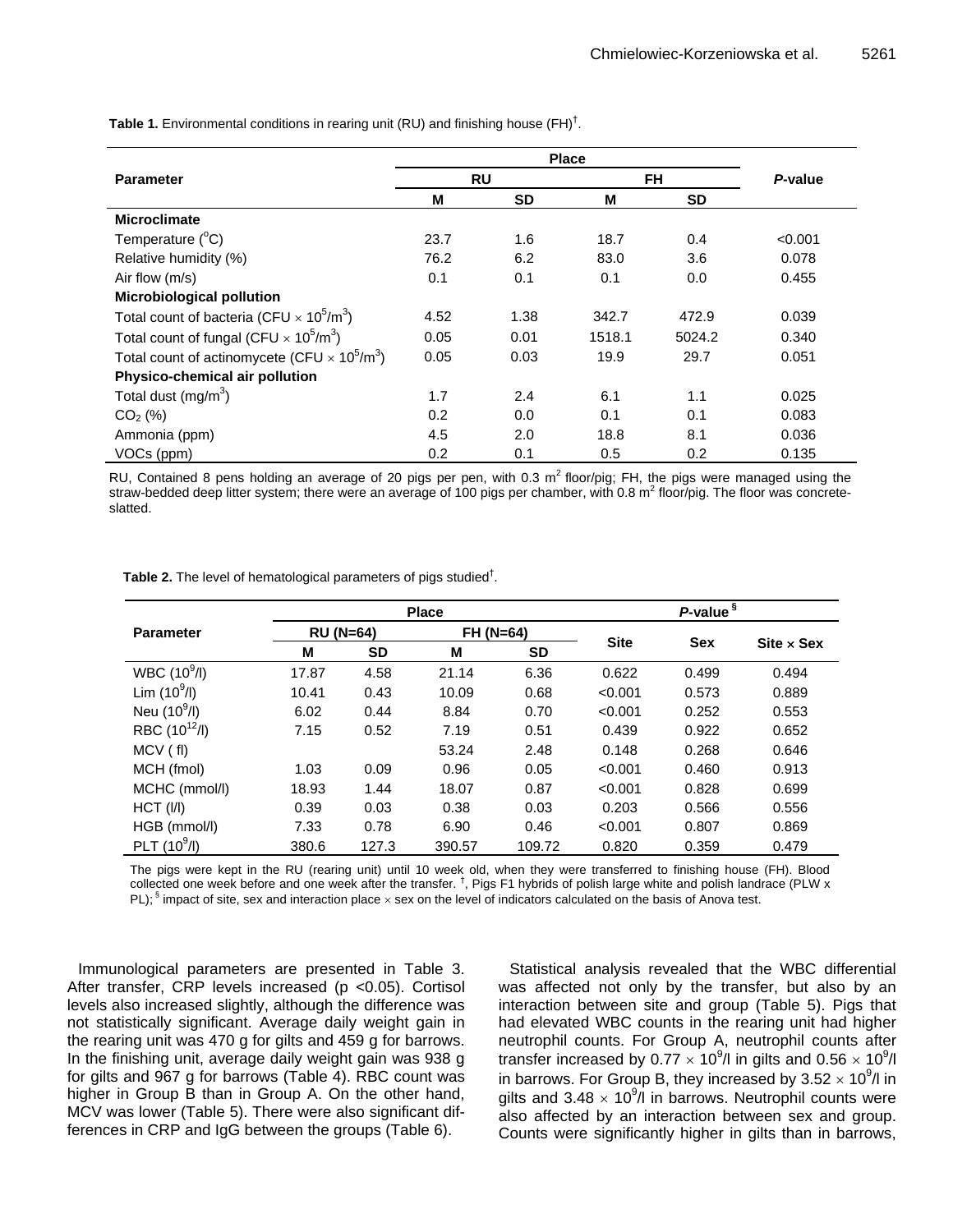|                  |       |                  | <b>Place</b> | P-value <sup>§</sup> |             |            |                   |  |
|------------------|-------|------------------|--------------|----------------------|-------------|------------|-------------------|--|
| <b>Parameter</b> |       | <b>RU (N=64)</b> | $FH (N=64)$  |                      |             |            |                   |  |
|                  | M     | SD               | M            | <b>SD</b>            | <b>Site</b> | <b>Sex</b> | $Site \times Sex$ |  |
| CRP (µg/ml)      | 68.67 | 39.67            | 104.80       | 74.53                | 0.028       | 0.582      | 0.785             |  |
| Crtisol (ng/ml)  | 51.65 | 16.99            | 62.39        | 23.34                | 0.378       | 0.632      | 0.993             |  |
| $lgA$ (g/l)      | 0.40  | 0.00             | 0.51         | 0.32                 | 0.165       | 0.219      | 0.219             |  |
| $lgG$ ( $g/l$ )  | 3.43  | 4.06             | 4.87         | 2.84                 | 0.420       | 0.580      | 0.590             |  |
| $lgM$ (g/l)      | 2.25  | 0.82             | 0.78         | 0.41                 | < 0.001     | 0.548      | 0.285             |  |

**Table 3.** The concentration of CRP, cortisol, and immunoglobulins in blood serum† .

<sup>†</sup>pigs and houses described in Table 1 and 2.

**Table 4.** Average daily gain (ADG) in rearing unit (between 3 and 10 weeks of age) and finishing house (between 10 and 17 weeks of age) † .

|                                        |       | Total (N=64) |       | Gilts $(N=32)$ | Barrows (N=32) |           |         |
|----------------------------------------|-------|--------------|-------|----------------|----------------|-----------|---------|
| <b>Parameter</b>                       | м     | SD           | М     | SD             | M              | <b>SD</b> | P-value |
| Body weight in the 3 week of age (kg)  | 5.7   | 2.0          | 5.6   | 1.8            | 5.8            | 2.2       | 0.412   |
| Body weight in the 10 week of age (kg) | 33.7  | 7.4          | 33.9  | 6.9            | 33.6           | 8.0       | 0.893   |
| ADG in rearing unit, g/day             | 464.6 | 77.8         | 470.3 | 80.1           | 459.8          | 77.1      | 0.361   |
| Body weight in the 17 week of age (kg) | 70.6  | 8.3          | 70.5  | 7.9            | 70.6           | 8.7       | 0.959   |
| ADG in finishing house (g/day)         | 954.1 | 148.7        | 938.5 | 123.3          | 967.2          | 168.5     | 0.583   |

† pigs and houses described in Table 1 and 2.

# regardless of group  $(P < 0.05)$ .

In the rearing unit, CRP was higher in Group B than in Group A. The difference was 77.8 μg/ml for gilts, and 10.6 μg/ml for barrows. After transfer, CRP increased in all pigs, more so in animals in Group B than in Group A (interaction between site and group). CRP levels were higher in Group B than in Group A by 29.52 μg/ml in gilts and 48.4 μg/ml in barrows. Immunoglobulin M (IgM) decreased after transfer, but less so in Group B than in group A (interaction between site and group). Regardless of site, IgG was several times higher in Group B ( $p <$ 0.01; Table 6). After transfer, weight gain was higher in Group A than in Group B by 5.9 g in gilts and 20.4 g in barrows (Table 7). These differences, however, were not statistically significant.

# **DISCUSSION**

Transfer from the rearing unit to the finishing house could be a serious stressogenic factor for the pigs in this study. This was due both to stress associated with regrouping, as well as to stress associated with new, and worse, maintenance conditions. Ammonia, volatile organic compounds and dust were much higher in the finishing house than in the rearing facility, which had an adverse effect on the health of the pigs. Total dust in the finishing house was twice as high as the level mandated by zoohygienic regulations.

In the finishing house, chemical air pollutants and biological agents could have a negative synergistic effect on animal health. Bacterial counts reached 4.52  $\times$  10<sup>5</sup>  $CFU/m<sup>3</sup>$ , which was 97% higher than in the rearing unit. Fungal counts were higher by four orders of magnitude. These values were higher than those set by Donham (1991), who stated that total microbial count in the pig house air should not exceed  $10^5$  CFU/m<sup>3</sup>, and many times higher than the levels mandated by zoohygienic regulations for finishing houses (8.0  $\times$  10<sup>4</sup> CFU/m<sup>3</sup>).

These results agree with a previous study in which the level of microbial pollutants in farm buildings depended not only on the season and housing system, but also on the nature of building utilization (Létourneau et al., 2010). In that study, total bacteria counts were also higher in the finishing house than in the farrowing and rearing units. Microbial counts are higher in buildings contaminated with dust from hay and straw. Litter bedding was a major source of airborne microbes in the finishing house in the present study. The transfer had a significant effect on red blood cell parameters. HGB markedly decreased, as did MCH and MCHC. MCH and MCHC were below the reference range (Meyer and Harvey, 1998; Winnicka, 2009). In Group B, the RBC count was also higher, although the MCV was lower.

These results agree with a study on poultry maintained in a confined space with high atmospheric ammonia, in which both RBC and HGB were elevated (Witkowska et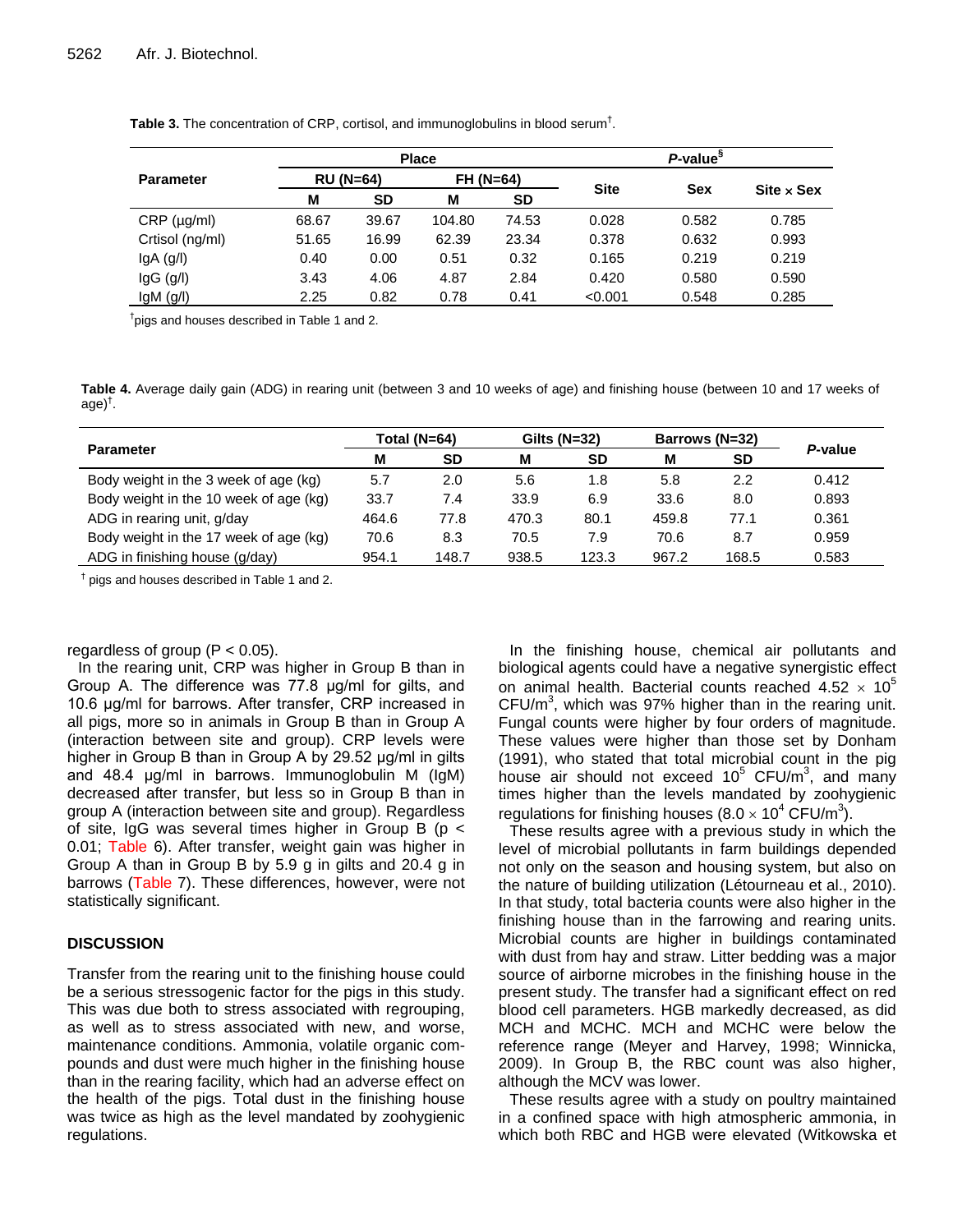|                   |              |       | Gilt           |       |                  | <b>Barrow</b> |                |       |                | P-value <sup>§</sup> |              |               |           |
|-------------------|--------------|-------|----------------|-------|------------------|---------------|----------------|-------|----------------|----------------------|--------------|---------------|-----------|
| <b>Parameter</b>  | <b>Place</b> |       | Group A (N=21) |       | Group B $(N=11)$ |               | Group A (N=12) |       | Group B (N=20) |                      | <b>Sitex</b> | Sex           | Site xSex |
|                   |              | M     | <b>SD</b>      | M     | <b>SD</b>        | M             | <b>SD</b>      | М     | <b>SD</b>      | Group                | Group        | <b>×Group</b> | xGroup    |
| WBC $10^9$ /I     | <b>RU</b>    | 15.63 | 2.78           | 24.80 | 2.33             | 16.10         | 2.87           | 24.31 | 2.85           |                      |              |               |           |
|                   | <b>FH</b>    | 15.88 | 2.22           | 24.26 | 3.41             | 15.93         | 2.61           | 26.26 | 6.38           | 0.000                | 0.661        | 0.743         | 0.335     |
| Lim $(10^9/l)$    | <b>RU</b>    | 8.97  | 0.30           | 15.20 | 0.15             | 9.68          | 0.23           | 13.50 | 0,28           | 0.110                | 0.150        | 0.217         | 0.447     |
|                   | <b>FH</b>    | 8.14  | 0.25           | 11.12 | 0.03             | 8.19          | 0.26           | 11.54 | 0.61           |                      |              |               |           |
| Neu $(10^9/l)$    | <b>RU</b>    | 5.33  | 0.31           | 6.94  | 0.21             | 5.25          | 0.22           | 8.97  | 0.98           | 0.109                | 0.043        | 0.050         | 0.624     |
|                   | <b>FH</b>    | 6.10  | 0.27           | 10.46 | 0.38             | 5.81          | 0.19           | 12.45 | 0.68           |                      |              |               |           |
| RBC $(10^{12}/I)$ | <b>RU</b>    | 7.00  | 0.49           | 7.57  | 0.27             | 7.12          | 0.52           | 7.37  | 0.55           | 0.034                | 0.105        | 0.677         | 0.290     |
|                   | <b>FH</b>    | 7.16  | 0.54           | 7.15  | 0.54             | 7.15          | 0.52           | 7.28  | 0.51           |                      |              |               |           |
| MCV (fl)          | <b>RU</b>    | 55.41 | 2.59           | 54.03 | 3.83             | 54.62         | 3.50           | 52.87 | 4.21           | 0.023                | 0.810        | 0.536         | 0.748     |
|                   | <b>FH</b>    | 53.88 | 1.73           | 53.19 | 2.16             | 54.06         | 2.55           | 52.21 | 2.82           |                      |              |               |           |
| MCH (fmol)        | <b>RU</b>    | 1.03  | 0,10           | 1.02  | 0.07             | 1.03          | 0.08           | 1.00  | 0.09           | 0.695                | 0.450        | 0.662         | 0.916     |
|                   | <b>FH</b>    | 0,96  | 0.04           | 0.97  | 0.04             | 0.95          | 0.07           | 0.95  | 0.05           |                      |              |               |           |
| MCHC (mmol/l)     | <b>RU</b>    | 18.76 | 1.72           | 19.05 | 1.19             | 19.05         | 1.23           | 19.06 | 1.33           | 0.166                | 0.428        | 0.928         | 0.634     |
|                   | <b>FH</b>    | 17.83 | 0.26           | 18.29 | 1.14             | 17.69         | 0.62           | 18.35 | 0.96           |                      |              |               |           |
| HCT (I/I)         | <b>RU</b>    | 0.39  | 0.03           | 0.40  | 0.02             | 0.38          | 0.03           | 0.39  | 0.04           | 0.848                | 0.219        | 0.700         | 0.820     |
|                   | <b>FH</b>    | 0.38  | 0.02           | 0.38  | 0.03             | 0.39          | 0.03           | 0.38  | 0.03           |                      |              |               |           |
| HGB (mmol/l)      | <b>RU</b>    | 7.26  | 0.81           | 7.60  | 0.31             | 7.32          | 0.72           | 7.43  | 0.98           | 0.253                | 0.624        | 0.713         | 0.617     |
|                   | <b>FH</b>    | 6.86  | 0.37           | 6.93  | 0.55             | 6.83          | 0.58           | 6.94  | 0.37           |                      |              |               |           |
| PLT $(10^9/l)$    | <b>RU</b>    | 364.1 | 109.5          | 402.5 | 136.1            | 394.7         | 147.9          | 382.2 | 130.3          | 0.237                | 0.089        |               | 0.625     |
|                   | <b>FH</b>    | 382.3 | 101.4          | 360.5 | 97.9             | 471.8         | 107.4          | 351.1 | 95.9           |                      |              | 0.130         |           |

**Table 5. The** level of hematological parameters of pigs from Groups A and B† .

 $^\dagger$ pigs and houses described in Tables 1 and 2. Group A, pigs with WBC counts below 20.0 x 10<sup>9</sup>/l; Group B, pigs with high WBC during the transfer.

al., 2007). However, in another study on piglets housed in buildings with highly polluted air, HGB was lower (Chmielowiec-Korzeniowska, 2011). A third study on pigs revealed that chemical air contaminants had no significant effect on red blood cell parameters; HGB, MCV, MCH and MCHC remained unchanged even when the atmospheric ammonia content reached 50 ppm (Borell et al., 2007).

In the present study, WBC counts increased after transfer, although the difference was not statistically significant. The increase can be attributed to stress associated with the transfer as well as to the contaminated air in the finishing house. Although differences in the concentrations of neutrophils and lymphocytes were detected between the two groups (A and B), in group B lymphocytes decreased and increased neutrophils

were more pronounced. This indicates a stronger response to stressogenic factor in debilitated animal.

Before the transfer, CRP and cortisol levels were elevated. CRP averaged 68.7 μg/ml; higher than reported by Burger et al. (1992), but lower than reported by Chen et al. (2003). After transfer, CRP levels increased to 104.8 μg/ml. The persistently elevated CRP suggests chronic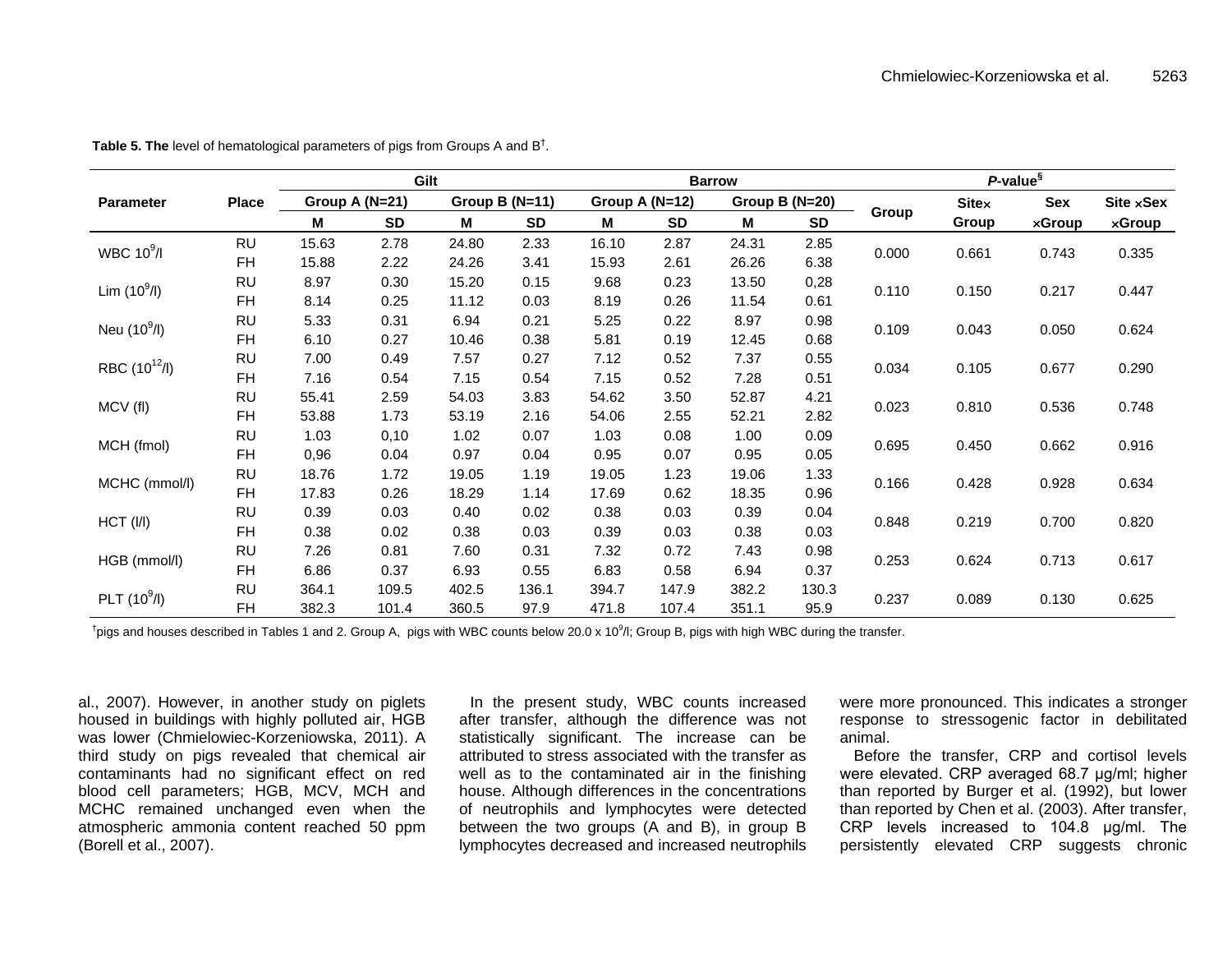|                              |                                               |        | Gilt             |        |                  |       |                | <b>Barrow</b> |                  | P-value |              |              |                   |  |
|------------------------------|-----------------------------------------------|--------|------------------|--------|------------------|-------|----------------|---------------|------------------|---------|--------------|--------------|-------------------|--|
| <b>Parameter</b>             | <b>Place</b>                                  |        | Group A $(N=21)$ |        | Group B $(N=11)$ |       | Group A (N=12) |               | Group B $(N=20)$ |         | <b>Sitex</b> | Sex $\times$ | $Site \times Sex$ |  |
|                              |                                               | M      | <b>SD</b>        | M      | <b>SD</b>        | м     | <b>SD</b>      | М             | <b>SD</b>        | Group   | Group        | Group        | $\times$ Group    |  |
|                              | <b>RU</b>                                     | 31.80  | 33.54            | 109.59 | 6.01             | 60.39 | 34.04          | 71.01         | 75.81            |         |              | 0.546        | 0.095             |  |
| $CRP$ ( $\mu$ g/ml)          | <b>FH</b>                                     | 105.43 | 48.92            | 134.95 | 104.10           | 63.75 | 38.86          | 112.17        | 19.99            | 0.045   | 0.036        |              |                   |  |
|                              | <b>RU</b>                                     | 44.40  | 6.40             | 69.63  | 26.25            | 52.50 | 21.46          | 53.78         | 18.55            | 0.392   | 0.420        |              | 0.336             |  |
| Cortisol (ng/ml)             | <b>FH</b><br>65.50<br>35.60<br>62.49<br>16.04 | 58.35  | 20.45            | 62.16  | 28.12            |       |                | 0.590         |                  |         |              |              |                   |  |
|                              | <b>RU</b>                                     | 0.40   | 0.00             | 0.40   | 0.00             | 0.40  | 0.00           | 0.40          | 0.00             | 0.406   |              | 0.319        |                   |  |
| $lgA$ (g/l)                  | <b>FH</b>                                     | 0.40   | 0.00             | 0.43   | 0.04             | 0.80  | 0.69           | 0.47          | 0.13             |         | 0.406        |              | 0.319             |  |
|                              | RU                                            | 2.24   | 3.84             | 4.41   | 5.57             | 0.55  | 0.10           | 8.60          | 1.07             |         |              |              |                   |  |
| $lgG$ ( $g/l$ )<br><b>FH</b> | 4.03                                          | 2.66   | 5.71             | 3.08   | 2.79             | 0.16  | 6.97           | 3.41          | 0.002            | 0.343   | 0.077        | 0.460        |                   |  |
|                              | <b>RU</b>                                     | 2.47   | 0.73             | 2.25   | 1.65             | 2.70  | 0.00           | 1.27          | 0.10             |         |              |              | 0.073             |  |
| $lgM$ ( $g/l$ )              | <b>FH</b>                                     | 0.63   | 0.37             | 0.85   | 0.40             | 0.51  | 0.11           | 1.18          | 0.46             | 0.395   | 0.008        | 0.392        |                   |  |

**Table 6.** The concentration of CRP, cortisol, and immunoglobulins in blood serum of pigs from Groups A and B<sup>†</sup>.

† pigs and houses described in Table 1, 2 and 5.

**Table 7.** Average daily gain (ADG) in rearing unit (between 3 and 10 weeks of age) and finishing house (between 10 and 17 weeks of age) of pigs from Groups A and B<sup>†</sup>.

|                                       |                  |           | Gilt             |           |                  | <b>Barrow</b> | P-value          |           |              |                    |  |
|---------------------------------------|------------------|-----------|------------------|-----------|------------------|---------------|------------------|-----------|--------------|--------------------|--|
| <b>Parameter</b>                      | Group A $(N=21)$ |           | Group B $(N=11)$ |           | Group A $(N=12)$ |               | Group B $(N=20)$ |           |              |                    |  |
|                                       | м                | <b>SD</b> | M                | <b>SD</b> | M                | <b>SD</b>     | м                | <b>SD</b> | <b>Group</b> | $Sex \times Group$ |  |
| Body weight in the 3 week of age; kg  | 5.7              | . 7       | 5.3              | 2.3       | 5.1              | 2.0           | 6.9              | 2.3       | 0.281        | 0.097              |  |
| Body weight in the 10 week of age; kg | 33.7             | 6.6       | 34.3             | 8.4       | 33.5             | 7.5           | 33.8             | 9.2       | 0.840        | 0.946              |  |
| ADG in rearing unit, g/day            | 455.7            | 80.8      | 506.7            | 71.8      | 464.2            | 63.4          | 452.0            | 100.9     | 0.443        | 0.214              |  |
| Body weight in the 17 week of age; kg | 69.6             | 8.0       | 72.8             | 8.1       | 69.4             | 7.8           | 72.8             | 10.4      | 0.224        | 0.975              |  |
| ADG in finishing house; g/day         | 940.2            | 146.1     | 934.3            | 32.1      | 974.5            | 80.5          | 954.1            | 154.4     | 0.788        | 0.882              |  |

† pigs and houses described in Tables 1, 2 and 5.

arousal of the immunity system. The lack of clinical manifestations or inflammatory response in the herd in this study indicates that high CRP was associated with other, non-infectious factors such as stress induced by animal regrouping, litter

mingling, adaptation to new feeds, and increased pollutant concentration in the finishing house.

These results are consistent with the findings of previous studies which suggest that the stress associated with transfer and adjustment to new management practices results in increased APP concentration (Heinonen et al., 2010). Other studies suggest that CRP levels are indicative of increased immune system activity in response to microclimate and sanitary conditions (Parra et al.,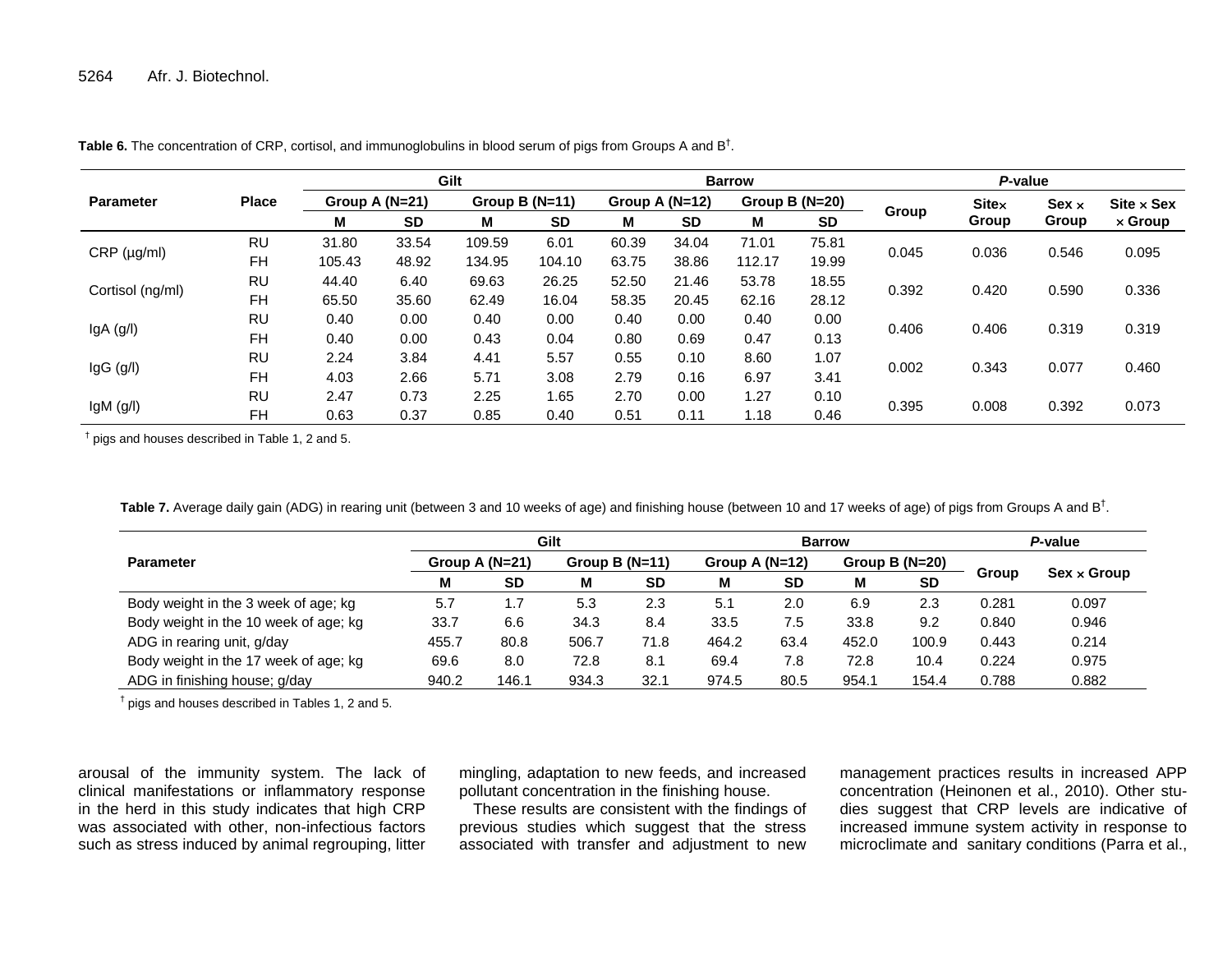2006; Salamano et al., 2010). In one study, wide fluctuations in temperature increased concentrations of acute phase proteins (Chen et al., 2003). Regrouping with animals from different litters also causes short-term but intense stress when animals were transferred.

Changes in the levels of acute phase proteins, including CRP, and the timing of the active phase response depend on genetics, animal age, and the nature of the initiating stimulus. The results of the present study also indicate that the susceptibility of individual animals plays a role, even in relatively stressing situations such as transfer to a new environment where conditions are worse.

The relationships between the hematological and immunological parameters indicate that neutrophil count and CRP are increased not only by transfer and regrouping, but also by other stress factors that disrupt homeostasis, thereby adversely affecting health and well-being. In the present study, this was manifested by the higher increase in neutrophil count and CRP in the pigs in Group B. Furthermore, the increase in RBC count and IgG were also higher in Group B, whereas IgM was lower. IgG, IgM and IgA mediate the primary immune response of an organism to invasion by pathogens. Persistent elevation of IgG with concomitant suppression of IgM indicates ongoing adaptive responses in an organism. In Group B, the differences in immunoglobulin levels measured in the rearing unit and the finishing house were not large enough to determine that adaptive mechanisms were impaired. However, the interpretation of these findings is not explicit, and several discrepancies are found in the toxicological literature. Pedersen and Rasmussen (1992) reported that air pollutants did not affect immunoglobulin levels. On the other hand, Nowakowicz-Dębek et al. (2005) concluded that increased concentrations of volatile contaminants can elevate serum IgM levels.

In the present study, cortisol levels in the pigs studied were lower than those reported by McGlone et al. (1994). This may have been due to differences between the pig breeds under investigation (Sutherland et al., 2006). After transfer, cortisol levels increased, but the difference was not statistically significant. In other studies, there was a statistically significant increase in cortisol levels in pigs during transport and in pigs housed in facilities with elevatedconcentrationsofatmosphericammonia(McGlone et al., 1994). When pigs were exposed to an ammonia concentration of 35 ppm, acute phase protein levels increased during the first few days after exposure, whereas cortisol levels increased later, as much as 19 days after exposure (Borell et al., 2007). Production performance is directly correlated with animal welfare standards (Ekkel et al., 1996). In their studies, disruption of animal hierarchy after regrouping affected on pigs with high WBC counts. In those pigs transfer to the finishing house reduced the rate of weight gain. The health status of the pigs was good. Changes in CRP and cortisol levels were not associated with infection or disease. Although the presence of subclinical infections cannot be ruled out,

the changes observed were probably caused by other stressogenic factors such as transport, adaptation to a new maintenance system, and worse sanitary conditions. The intensity of the immune response varied among the pigs studied. Those with elevated WBC counts before transport were most susceptible to adaptive stress.

Improper transport and regrouping increase stress, which negatively affects health and productivity. It is therefore important to perform these operations while minimizing stress. An alternative protocol for doing so was proposed by Ekkel et al. (1996), who concluded that the farrow-to-finish system with pigs housed in the same pen from birth to slaughter improves health, welfare and performance.

# **REFERENCES**

- Berg van den A, Danuser J, Frey J, Regula G (2008). Evaluation of the acute phase protein haptoglobin as an indicator of herd health in slaughter pigs. Anim. Welfare 16: 157-159.
- Borell E von (2001). The biology of stress and its application to livestock housing and transportation assessment. J. Anim. Sci. 79(E. Suppl.): 260–267.
- Borell E von, Özpinar A, Eslinger KM (2007). Acute and prolonged effects of ammonia on hematological varibles, stress responses, performance and behavior of nursery pigs. J. Swine Health Prod. 15(3): 137-145.
- Chen HH, Lin JH, Fung HP, Ho L-L, Yang PCh, Lee WCh, Lee YP, Chu RM (2003). Serum acute phase proteins and swine health status. Can. J. Vet. Res. 67(4): 283-290.
- Chmielowiec-Korzeniowska A (2011). Examination of air biofiltration performance in a fattening unit and the impact on the health and growth of pigs. Dissert. Study, UP Lublin (in Polish).
- Donham KJ (1991). Association of environmental air contaminants with disease and productivity in swine. Am. J. Vet. Res. 52(10): 1723- 1730.
- Ekkel ED, Savenije B, Schouten WG, Tielen MJ (1996). Health, welfare, and productivity of pigs housed under Specific-Stress-Free conditions. J. Anim. Sci. 74: 2081-2087.
- Heinonen M, Orro T, Kokkonen T, Munsterhjelm C, Peltoniemi O, Valros A (2010). Tail biting induces a strong acute phase response and tail-end inflammation in finishing pigs. Vet. J. 184: 303-307.
- Kołacz R, Bodak E (2000). Acute phase proteins as a criterium af animal welfare evaluation. Zesz. Nauk. AR Wrocław 390: 23-31.
- Kołacz R, Cwynar P, Filistowicz M (2009). Genetic progress and health implications in swine breeding. Med. Wet. 65(7): 435-438.
- Leek ABG, Sweeney BT, Duffy P, Beattie VE, O'Doherty JV (2004). The effect of stocking density and social regrrouping stressors on growth performance, carcass characteristics, nutrient digestibility and physiological stress responses in pigs. Animal Sci. 79: 109-119.
- Létourneau V, Nehmé B, Mériaux A, Massé D, Duchaine C (2010). Impact of production systems on swine confinement buildings bioaerosols. J. Occup. Environ. Hyg. 7(2): 94-102.
- McGlone JJ, Salak JL, Lumpkin EA, Nicholson RI, Gibson M, Norman RL (1994). Shipping stress and social status effects on pig performance, plasma cortisol, natural killer cell activity, and leukocyte numbers. J. Anim. Sci. 71(4): 888-896.
- Meyer DJ, Harvey JW (1998). Veterinary laboratory medicine. Interpretation & diagnosis. W.B. Saunders Comp. Philadelphia. 157- 187.
- Nowakowicz-Dębek B, Ondrašovič M, Saba L, Krukowski H, Bis-Wencel H, Vargová M (2005). The effect of volatile air pollutants on the immunoglobulin level in the polar fox. Folia Vet. 49(4):198-201.
- Parra MD, Fuentes P, Tecles F, Martinez-Subiela S, Martinez JS, Muñoz A, Cerón JJ (2006). Porcine acute phase protein concentrations in different diseases in field conditions. J. Vet. Med. B 53: 488-493.